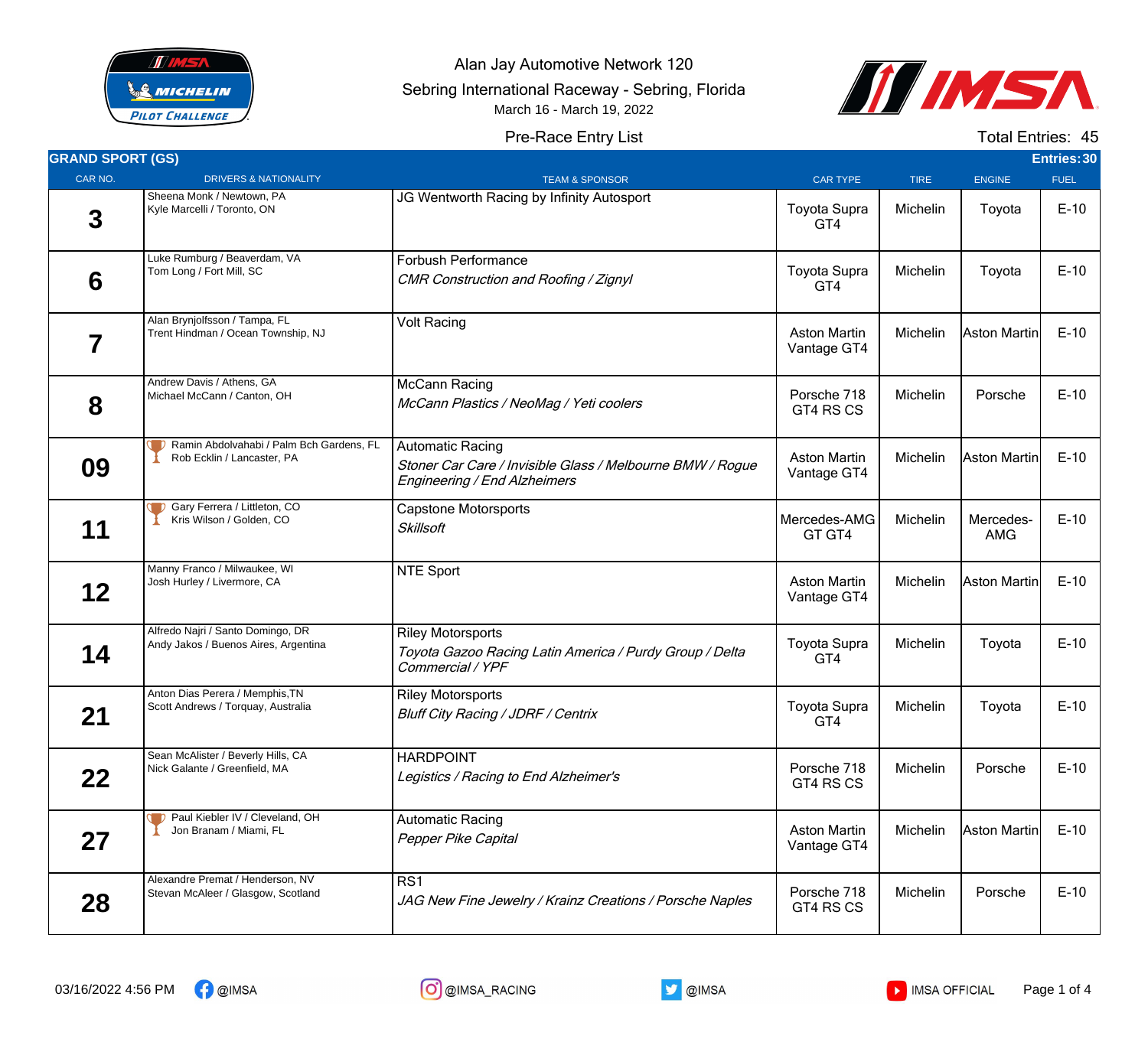| <b>GRAND SPORT (GS)</b> |                                                                       |                                                                                                    |                            |             |                         | Entries: 30 |
|-------------------------|-----------------------------------------------------------------------|----------------------------------------------------------------------------------------------------|----------------------------|-------------|-------------------------|-------------|
| CAR NO.                 | <b>DRIVERS &amp; NATIONALITY</b>                                      | <b>TEAM &amp; SPONSOR</b>                                                                          | <b>CAR TYPE</b>            | <b>TIRE</b> | <b>ENGINE</b>           | <b>FUEL</b> |
| 38                      | Farhan Siddiqi / Tampa, FL<br>Max Faulkner / Allentown, PA            | <b>FastMD Racing</b><br>FastMD Healthcare Solutions / Turn 2 Brewery / Remstar<br>Management       | Audi R8 GT4                | Michelin    | Audi                    | $E-10$      |
| 40                      | James Pesek / Harrisonville, MO<br>Chad McCumbee / Shallotte, NC      | PF Racing<br><b>Ozarks International Raceway</b>                                                   | <b>Ford Mustang</b><br>GT4 | Michelin    | Ford                    | $E-10$      |
| 43                      | Sean Quinlan / Palo Alto, CA<br>Gregory Liefooghe / San Francisco, CA | <b>Stephen Cameron Racing</b>                                                                      | <b>BMW M4 GT4</b>          | Michelin    | <b>BMW</b>              | $E-10$      |
| 46                      | Hugh Plumb / Unionville, PA<br>Matt Plumb / Chadds Ford, PA           | TeamTGM<br>JKTGFoundation.org / #HealthInnovation                                                  | Porsche 718<br>GT4 RS CS   | Michelin    | Porsche                 | $E-10$      |
| 47                      | Matt Travis / The Woodlands, TX<br>Jason Hart / Flower Mound, TX      | <b>NOLASPORT</b>                                                                                   | Porsche 718<br>GT4 RS CS   | Michelin    | Porsche                 | $E-10$      |
| 55                      | Mike Skeen / Charlotte, NC<br>Trevor Andrusko / Marietta, GA          | FCP Euro by Ricca Autosport<br>LIQUI MOLY / Corteco / TRW Ultra / Nissens / Zimmermann /<br>Sparco | Mercedes-AMG<br>GT GT4     | Michelin    | Mercedes-<br><b>AMG</b> | $E-10$      |
| 56                      | Jeff Mosing / Austin, TX<br>Eric Foss / Fort Worth, TX                | Murillo Racing<br><b>Mosing Motorcars</b>                                                          | Mercedes-AMG<br>GT GT4     | Michelin    | Mercedes-<br><b>AMG</b> | $E-10$      |
| 59                      | Bob Michaelian / Seal Beach, CA<br>Billy Johnson / Boynton Beach, FL  | KOHR MOTORSPORTS<br><b>RACE FOR RP</b>                                                             | <b>Ford Mustang</b><br>GT4 | Michelin    | Ford                    | $E-10$      |
| 60                      | Luca Mars / Sewickley, PA<br>Nate Stacy / Owasso, OK                  | <b>KOHR MOTORSPORTS</b><br>Allegheny Ford Truck / Race For RP                                      | <b>Ford Mustang</b><br>GT4 | Michelin    | Ford                    | $E-10$      |
| 64                      | Ted Giovanis / Highland, MD<br>Owen Trinkler / Nashville, TN          | TeamTGM<br>JKTGFoundation.org / #HealthInnovation                                                  | Porsche 718<br>GT4 RS CS   | Michelin    | Porsche                 | $E-10$      |
| 65                      | Brent Mosing / Lafayette, LA<br>Tim Probert / Houston, TX             | Murillo Racing                                                                                     | Mercedes-AMG<br>GT GT4     | Michelin    | Mercedes-<br><b>AMG</b> | $E-10$      |
| 71                      | Frank DePew / Richmond, VA<br>Robin Liddell / Edinburgh, Scotland     | <b>Rebel Rock Racing</b><br>Urban Grid                                                             | Chevrolet<br>Camaro GT4.R  | Michelin    | Chevrolet               | $E-10$      |
| 72                      | Kenny Murillo / Santa Rosa, CA<br>Christian Szymczak / Oakland, CA    | Murillo Racing                                                                                     | Mercedes-AMG<br>GT GT4     | Michelin    | Mercedes-<br>AMG        | $E-10$      |
| 83                      | Thomas Collingwood / St. John's, NL<br>Spencer Pumpelly / Atlanta, GA | <b>BGB Motorsports</b>                                                                             | Porsche 718<br>GT4 RS CS   | Michelin    | Porsche                 | $E-10$      |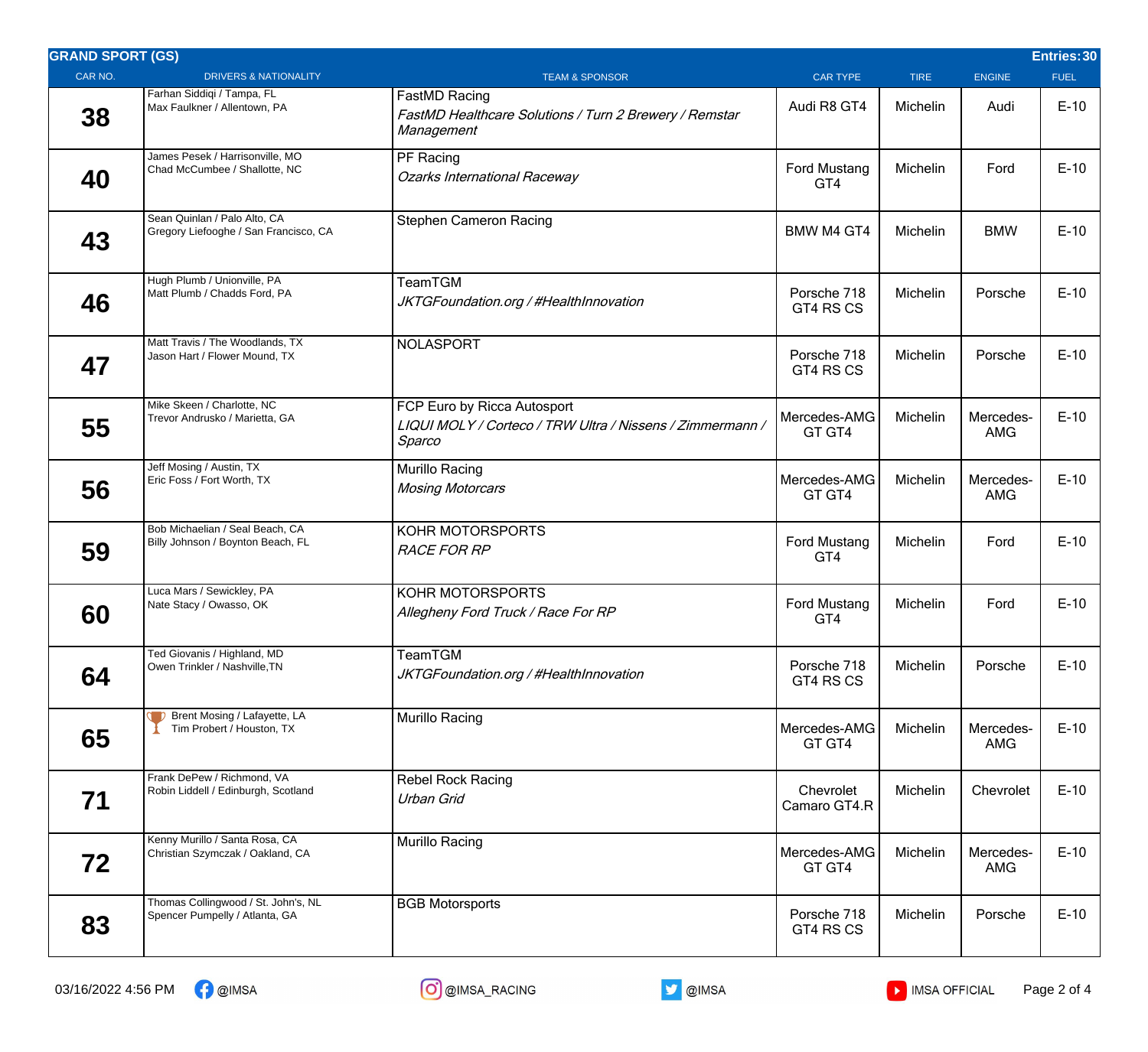| <b>GRAND SPORT (GS)</b>  |                                                                            |                                                                                                         |                                              |             |               | Entries: 30        |
|--------------------------|----------------------------------------------------------------------------|---------------------------------------------------------------------------------------------------------|----------------------------------------------|-------------|---------------|--------------------|
| CAR NO.                  | <b>DRIVERS &amp; NATIONALITY</b>                                           | <b>TEAM &amp; SPONSOR</b>                                                                               | <b>CAR TYPE</b>                              | <b>TIRE</b> | <b>ENGINE</b> | <b>FUEL</b>        |
| 93                       | Sameer Gandhi / San Francisco, CA<br>Tyler McQuarrie / Danville, CA        | CarBahn with Peregrine Racing<br>Menlo / Accel                                                          | Porsche 718<br>GT4 RS CS                     | Michelin    | Porsche       | $E-10$             |
| 95                       | Bill Auberlen / Lake Havasu City, AZ<br>Dillon Machavern / Charlotte, VT   | Turner Motorsport<br>LiquiMoly / Barletta Engineering                                                   | <b>BMW M4 GT4</b>                            | Michelin    | <b>BMW</b>    | $E-10$             |
| 96                       | Robby Foley / Randolph, NJ<br>Vincent Barletta / Canton, MA                | <b>Turner Motorsport</b><br>LiquiMoly / Barletta Engineering                                            | <b>BMW M4 GT4</b>                            | Michelin    | <b>BMW</b>    | $E-10$             |
| 540                      | Tim Pappas / Boston, MA<br>Jeroen Bleekemolen / Monaco                     | <b>Black Swan Racing</b>                                                                                | Porsche 718<br>GT4 RS CS                     | Michelin    | Porsche       | $E-10$             |
| <b>TOURING CAR (TCR)</b> |                                                                            |                                                                                                         |                                              |             |               | <b>Entries: 15</b> |
| CAR NO.                  | <b>DRIVERS &amp; NATIONALITY</b>                                           | <b>TEAM &amp; SPONSOR</b>                                                                               | <b>CAR TYPE</b>                              | <b>TIRE</b> | <b>ENGINE</b> | <b>FUEL</b>        |
|                          | Michael Lewis / Laguna Beach, CA<br>Taylor Hagler / San Antonio, TX        | Bryan Herta Autosport w/ Curb Agajanian<br>Hyundai Elantra N                                            | Hyundai Elantra<br>N TCR                     | Michelin    | Hyundai       | $E-10$             |
| $\overline{2}$           | Ryan Norman / Estero, FL<br>AJ Muss / Rumson, NJ                           | Bryan Herta Autosport w/ Curb Agajanian                                                                 | Hyundai Elantra<br>N TCR                     | Michelin    | Hyundai       | $E-10$             |
| 5                        | Roy Block / Winter Park, FL<br>Tim Lewis / Boca Raton, FL                  | <b>KMW Motorsports with TMR Engineering</b><br>Alfa Romeo of Daytona / Hammer Nutrition / AERO          | Alfa Romeo<br>Giulietta Veloce<br><b>TCR</b> | Michelin    | Alfa Romeo    | $E-10$             |
| 15                       | Eric Rockwell / Colts Neck, NJ<br>Preston Brown / Chapel Hill, NC          | Belgard & Techniseal Racing                                                                             | Audi RS3 LMS<br><b>DSG</b>                   | Michelin    | Audi          | $E-10$             |
| 17                       | Chris Miller / Minneapolis, MN<br>Mikey Taylor / Pretoria, South Africa    | Unitronic JDC-Miller MotorSports<br>Liqui Moly                                                          | Audi RS3 LMS<br><b>SEQ</b>                   | Michelin    | Audi          | $E-10$             |
| 18                       | Caleb Bacon / Mooresville, NC<br>Kyle Raineri / St. Louis, MO              | <b>CB Motorsports</b><br>Bacon Custom Homes / Cresent CDS / Hyundai                                     | Hyundai<br><b>Veloster N TCR</b>             | Michelin    | Hyundai       | $E-10$             |
| 19                       | Rory van der Steur / Chesapeake City, MD<br>Tyler Gonzalez / St. Cloud, FL | VAN DER STEUR RACING<br><b>EFC Systems Inc</b>                                                          | Hyundai<br><b>Veloster N TCR</b>             | Michelin    | Hyundai       | $E-10$             |
| 33                       | Mark Wilkins / Mulmur, ON<br>Robert Wickens / Guelph, ON                   | Bryan Herta Autosport w/ Curb Agajanian<br>Hyundai Elantra N                                            | Hyundai Elantra<br>N TCR                     | Michelin    | Hyundai       | $E-10$             |
| 44                       | Jay Salinsky / Miami, FL<br>Tristan Herbert / Great Falls, VA              | <b>NGP Motorsports</b><br>New German Performance / Liqui Moly / Fast MD / Reflected<br>Images Detailing | Audi RS3 LMS<br><b>DSG</b>                   | Michelin    | Audi          | $E-10$             |
|                          |                                                                            |                                                                                                         |                                              |             |               |                    |